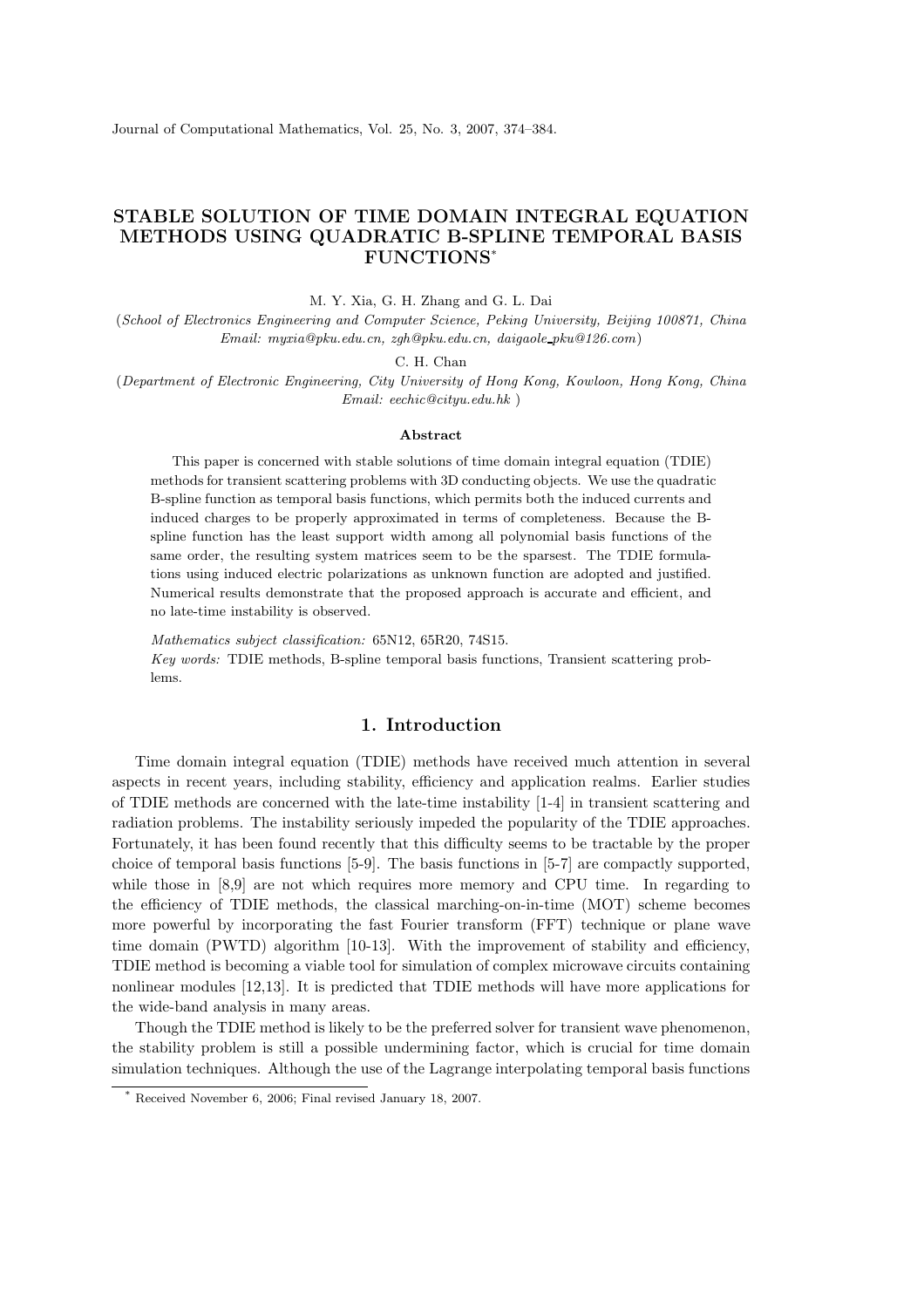Stable Solution of Time Domain Integral Equation Methods 375

[5,6] can produce stable solutions under the conventional MOT framework, the rationality of using these functions is still unjustified. In fact, the first-order derivatives of these basis functions are not continuous; consequently, the second-order derivatives do not exist. This question is raised because both the current and its derivatives are required to calculate the scattered fields. In contrast, there is a reasonable justification for employing the quadratic B-spline function as the temporal basis functions [7], which ensures that any unknown function and its derivatives up to the second order can be approximated by the basis functions and their derivatives, respectively. In addition, because the B-spline functions are most compactly supported among all the polynomial basis functions of the same order, the resulting system matrices seem to be the sparest. Unconditional stability of the TDIE methods with quadratic B-spline temporal basis functions for wire problems has been reported in [7], and the purpose of this work is to demonstrate its suitability to arbitrary 3D conducting objects.

In the following parts, various TDIE formulations are described in Section 2, and numerical demonstrations are provided in Section 3. Some concluding remarks are given in Section 4.

#### 2. Formulation

Consider a transient wave which is incident upon a PEC (perfectly-electrical-conducting) object as shown in Fig. 2.1, which induces a distribution of electric polarization  $P_s$  on the surface S. The induced currents and charges on the surface are related to  $\mathbf{P}_s(\mathbf{r}', t')$  through

$$
\mathbf{J}_s(\mathbf{r}',t') = \partial \mathbf{P}_s(\mathbf{r}',t')/\partial t' \text{ and } \sigma_s(\mathbf{r}',t') = -\nabla_s' \cdot \mathbf{P}_s(\mathbf{r}',t'),
$$

so that the continuity equation is satisfied automatically, i.e.,

$$
\nabla'_{s} \cdot \mathbf{J}_{s}(\mathbf{r}',t') + \partial \sigma_{s}(\mathbf{r}',t')/\partial t' = 0.
$$

The vector potential and scalar potential generated by the induced sources are

$$
\mathbf{A}(\mathbf{r},t) = \frac{\mu_0}{4\pi} \int_S \frac{\mathbf{J}_s(\mathbf{r}',t - R/c)}{R} dS',\tag{2.1}
$$

$$
\phi(\mathbf{r},t) = \frac{1}{4\pi\varepsilon_0} \int_S \frac{\sigma_s(\mathbf{r}',t - R/c)}{R} dS'.\tag{2.2}
$$

The scattered fields can be expressed by the potentials as

$$
\mathbf{E}^s = -\frac{\partial \mathbf{A}}{\partial t} - \nabla \phi = -\frac{1}{4\pi\varepsilon_0} \int_S \left[ \frac{\partial^2 \mathbf{P}_s(\mathbf{r}', t - R/c)}{R \partial (ct)^2} - \nabla \frac{[\nabla'_s \cdot \mathbf{P}_s(\mathbf{r}', t')]_{t'=t-R/c}}{R} \right] dS', \tag{2.3}
$$

$$
\mathbf{H}^{s} = \frac{1}{\mu_{0}} \nabla \times \mathbf{A} = -\frac{1}{\eta_{0}} \frac{1}{4\pi\varepsilon_{0}} \int_{S} \frac{\hat{R}}{R} \times \left[ \frac{\partial \mathbf{P}_{s}(\mathbf{r}', t - R/c)}{R \partial(ct)} + \frac{\partial^{2} \mathbf{P}_{s}(\mathbf{r}', t - R/c)}{\partial(ct)^{2}} \right] dS', \quad (2.4)
$$

where  $c = 1/\sqrt{\varepsilon_0\mu_0}$  is the velocity of light in vacuum and  $\eta_0 = \sqrt{\mu_0/\varepsilon_0}$  is the intrinsic impedance of the free space. The boundary conditions for a PEC surface are  $\hat{n} \times (\mathbf{E}^i + \mathbf{E}^s) = \mathbf{0}$  and  $\hat{n} \times (\mathbf{H}^i + \mathbf{H}^s) = \mathbf{J}_s = \partial \mathbf{P}_s / \partial t$ , which by virtue of  $(2.3)$ - $(2.4)$  become

$$
\hat{n} \times \frac{1}{4\pi\varepsilon_0} \int_S \left[ \frac{\partial^2 \mathbf{P}_s(\mathbf{r}', t - R/c)}{R \partial (ct)^2} - \nabla \frac{[\nabla'_s \cdot \mathbf{P}_s(\mathbf{r}', t')]_{t'=t-R/c}}{R} \right] dS' = n \times \mathbf{E}^i, \quad (2.5)
$$
  

$$
\frac{1}{2} \frac{\partial \mathbf{P}_s(\mathbf{r}, t)}{\partial t} + \hat{n} \times \frac{c}{4\pi} P.V. \int_S \frac{\hat{R}}{R} \times \left[ \frac{\partial \mathbf{P}_s(\mathbf{r}', t - R/c)}{R \partial (ct)} + \frac{\partial^2 \mathbf{P}_s(\mathbf{r}', t - R/c)}{\partial (ct)^2} \right] dS' = \hat{n} \times \mathbf{H}^i, \quad (2.6)
$$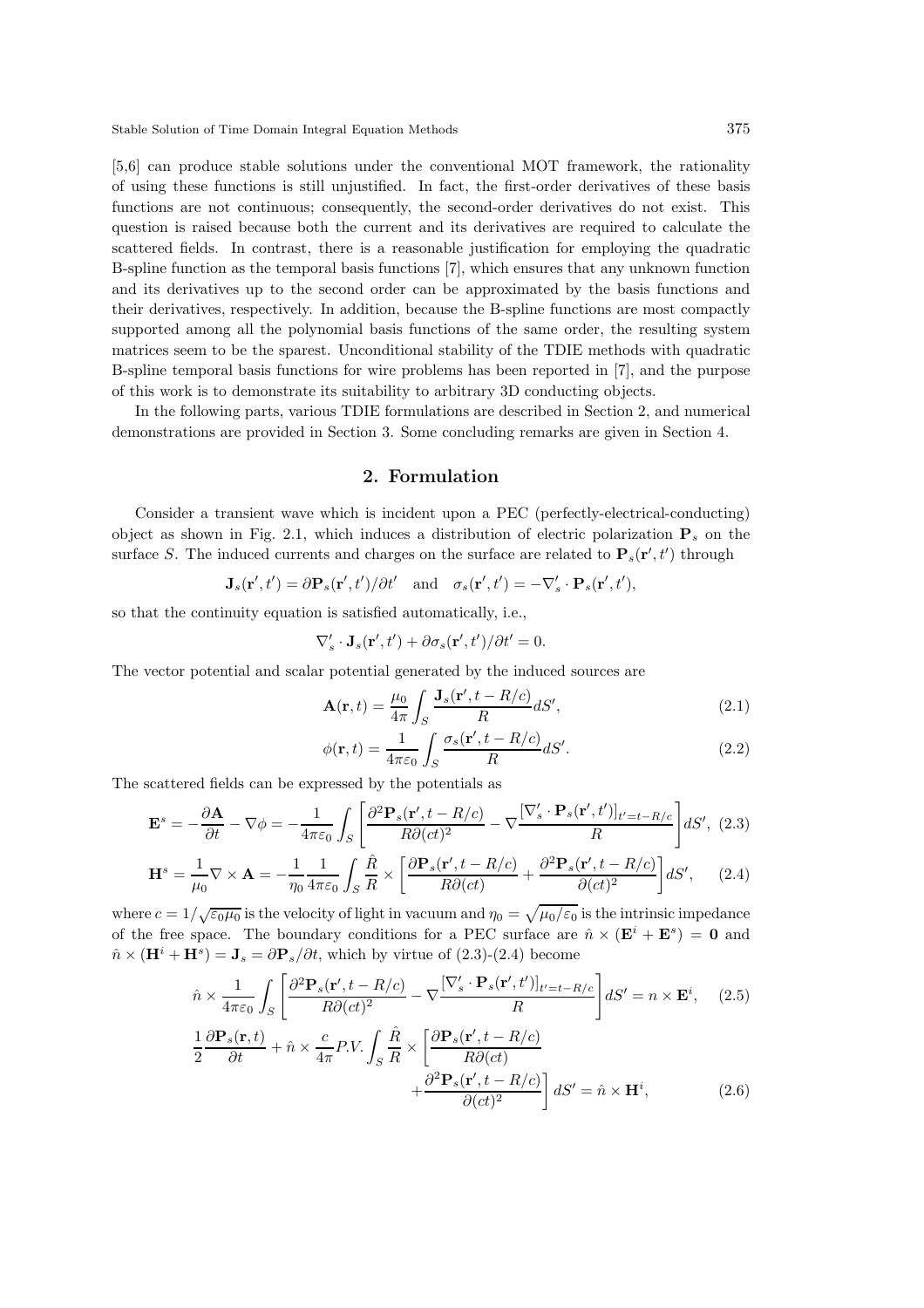

Fig. 2.1. Scattering by a 3D PEC object.

where  $\mathbf{E}^i$  and  $\mathbf{H}^i$  are the electric field and magnetic field of the incident wave. The P.V. in the second term of (2.6) means the Cauchy principal-value integral with the singularity at  $R = 0$ removed and its contribution has been added to the first term.

Suppose that there is neither charge nor current distribution on the surface before the time instance  $t' = 0$ , which means that  $\mathbf{P}_s(\mathbf{r}', t') = \partial \mathbf{P}_s(\mathbf{r}', t')/\partial t' = 0$  for  $t' \leq 0$ . Let  $\mathbf{P}_s$  be expanded using the well-known RWG basis functions in the spatial domain and the quadratic B-spline functions in the time domain:

$$
\mathbf{P}_s(\mathbf{r}',t') = (4\pi\varepsilon_0) \sum_{n=1}^N \sum_{j=0}^\infty P_n(j) S(\bar{t}'-j) \mathbf{f}_n(\mathbf{r}'),\tag{2.7}
$$

where  $\bar{t}' = t'/\Delta t$  and  $\Delta t$  is a prescribed resolution in the time axis,  $f_n(r')$  for  $n = 1, \dots, N$  are the RWG basis functions  $[14]$  defined on the triangulated surface S. The current and charge distributions on the surface are

$$
\mathbf{J}_s(\mathbf{r}',t') = \frac{4\pi\varepsilon_0}{\Delta t} \sum_{n=1}^N \sum_{j=0}^\infty P_n(j) S'(\bar{t}'-j) \mathbf{f}_n(\mathbf{r}'),\tag{2.8}
$$

$$
\sigma_s(\mathbf{r}',t') = (4\pi\varepsilon_0) \sum_{n=1}^N \sum_{j=0}^\infty P_n(j) S(\bar{t}'-j) g_n(\mathbf{r}'),\tag{2.9}
$$

where  $g_n(\mathbf{r}') = -\nabla' \cdot \mathbf{f}_n(\mathbf{r}')$ . The quadratic B-spline function as plotted in Fig. 2.2 is expressed by

$$
S(\bar{t}) = \begin{cases} \frac{1}{2}\bar{t}^2, 0 \le \bar{t} < 1, \\ \frac{1}{2} + (\bar{t} - 1) - (\bar{t} - 1)^2, 0 \le \bar{t} - 1 < 1, \\ \frac{1}{2} - (\bar{t} - 2) + \frac{1}{2}(\bar{t} - 2)^2, 0 \le \bar{t} - 2 < 1. \end{cases}
$$
(2.10)

Testing (2.5) with  $\hat{n} \times \mathbf{f}_m(\mathbf{r})$  for  $m = 1, \dots, N$  and with (2.7) in place, we obtain

$$
\sum_{j=0}^{\infty} \sum_{n=1}^{N} Z_{mn}^{\text{EFIE}}(\bar{t} - j) P_n(j) = E_m^i(\bar{t}),
$$
\n(2.11)

with

$$
Z_{mn}^{\text{EFIE}}(\bar{t}) = \int_{T_m} \int_{T_n} \frac{1}{R} \left[ \frac{S(\bar{t} - \bar{R})}{(c\Delta t)^2} \mathbf{f}_m(\mathbf{r}) \cdot \mathbf{f}_n(\mathbf{r}') + S(\bar{t} - \bar{R}) g_m(\mathbf{r}) g_n(\mathbf{r}') \right] dS' dS, \tag{2.12}
$$

$$
E_m^i(\bar{t}) = \int_{T_m} \mathbf{f}_m(\mathbf{r}) \cdot \mathbf{E}^i(\mathbf{r}, \bar{t}\Delta t) dS,
$$
\n(2.13)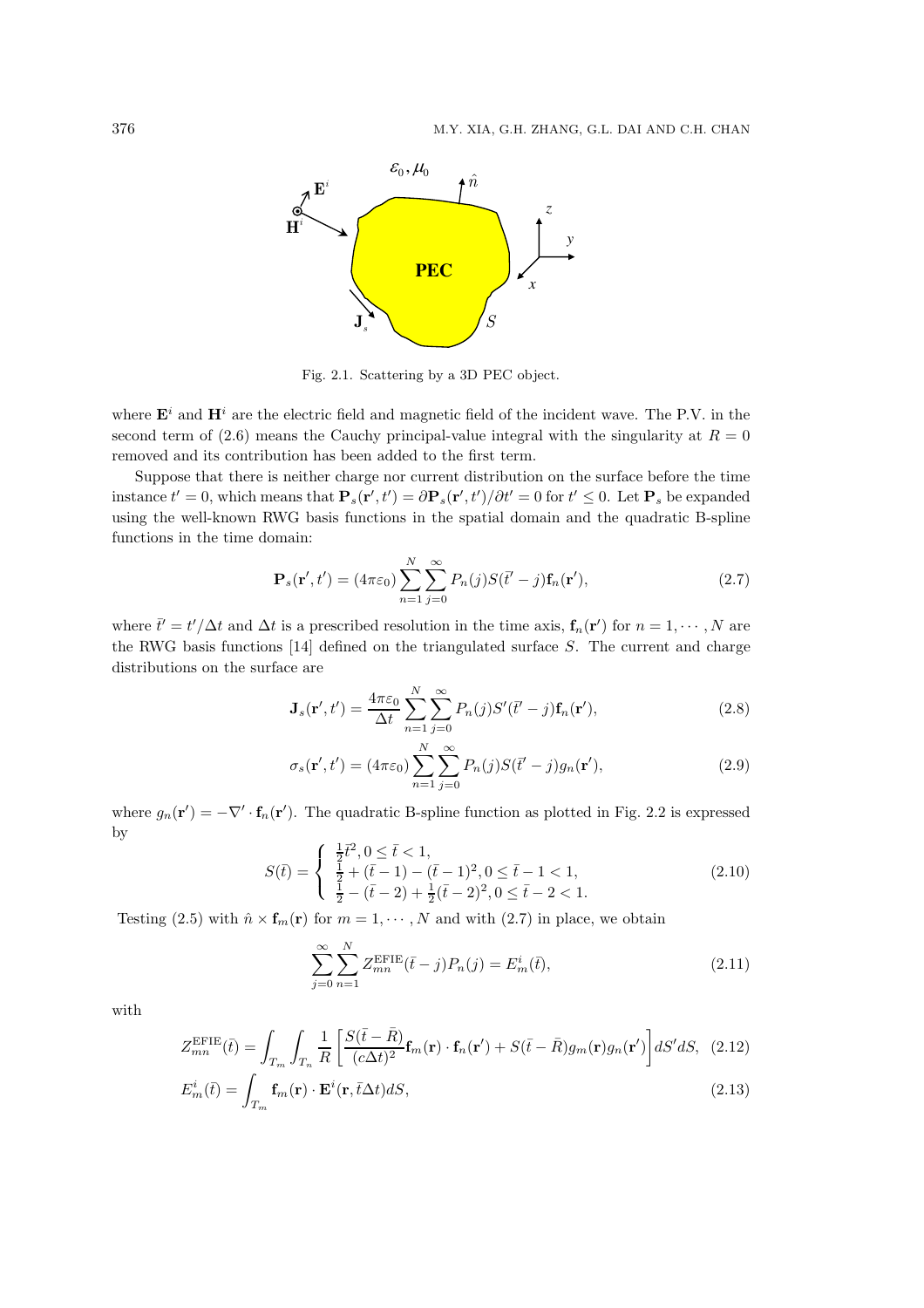

Fig. 2.2. The quadratic B-spline basis function.

where  $\bar{t}= t/\Delta t$  and  $\bar{R}= R/(c\Delta t)$ . Testing (2.6) with  $\eta_0 \mathbf{f}_m(\mathbf{r})$  for  $m=1,\cdots,N$ , we have

$$
\sum_{j=0}^{\infty} \sum_{n=1}^{N} Z_{mn}^{\text{MFIE}}(\bar{t} - j) P_n(j) = \eta_0 H_m^i(\bar{t}), \qquad (2.14)
$$

with

$$
Z_{mn}^{\text{MFIE}}(\bar{t}) = \frac{2\pi}{c\Delta t} S'(\bar{t}) \int_{T_m} [\mathbf{f}_m(\mathbf{r}) \cdot \mathbf{f}_n(\mathbf{r})] dS + P.V. \int_{T_m} \int_{T_n} \frac{\mathbf{f}_m(\mathbf{r}) \cdot \hat{n} \times [\hat{R} \times \mathbf{f}_n(\mathbf{r}')]}{(c\Delta t)R} \left[ \frac{S(\bar{t} - \bar{R})}{c\Delta t} + \frac{S'(\bar{t} - \bar{R})}{R} \right] dS' dS, (2.15)
$$
H_m^i(\bar{t}) = \int_{T_m} \mathbf{f}_m(\mathbf{r}) \cdot \hat{n} \times \mathbf{H}^i(\mathbf{r}, \bar{t}\Delta t) dS.
$$
 (2.16)
$$

In this paper, we will use the electric polarization as unknown function, rather than using the induced current as unknown source. If the induced current is employed as unknown function, a temporal integral is required to find the induced charge and to evaluate the scalar potential [13,15]. To bypass this temporal integral, Eqs. (2.11) and (2.14) may be differentiated with respect to time [8,12]. This facilitates the solution for the unknown coefficients of the induced currents; however, the temporal integral is still unavoidable if the near-field computation is involved, such as in the analysis of electromagnetic compatibility or extraction of lumped parameters to construct equivalent circuit models. Another concern is whether the incident field or excitation source is indeed differentiable, say, in the case of a train of rectangular impulses denoting a digital signal. Instead, by using the electric polarization as unknown function, the charge and current are retrieved by derivatives which are normally evaluated easier than integrals, and the resulting system matrices are sparse as long as the expansion basis functions are compactly supported.

Applying the point matching method to (2.11) at  $\bar{t}=i$  for  $i = 1, 2, \dots$ , we arrive at

$$
\sum_{j=j_{\min}}^{i-1} \sum_{n=1}^{N} Z_{mn}^{\text{EFIE}}(i-j) P_n(j) = E_m^i(i), \quad i = 1, 2, \cdots,
$$
\n(2.17)

where the upper limit is truncated at  $j = i-1$  and the lower limit is from  $j = j_{\min} = \max(0, i - L)$ due to the compactness of the temporal basis functions. Here  $L = \text{int}(R_{\text{max}}/(c\Delta t) + 3)$  with  $R_{\text{max}}$  being the maximum linear dimension of the object, so that L is the number of time steps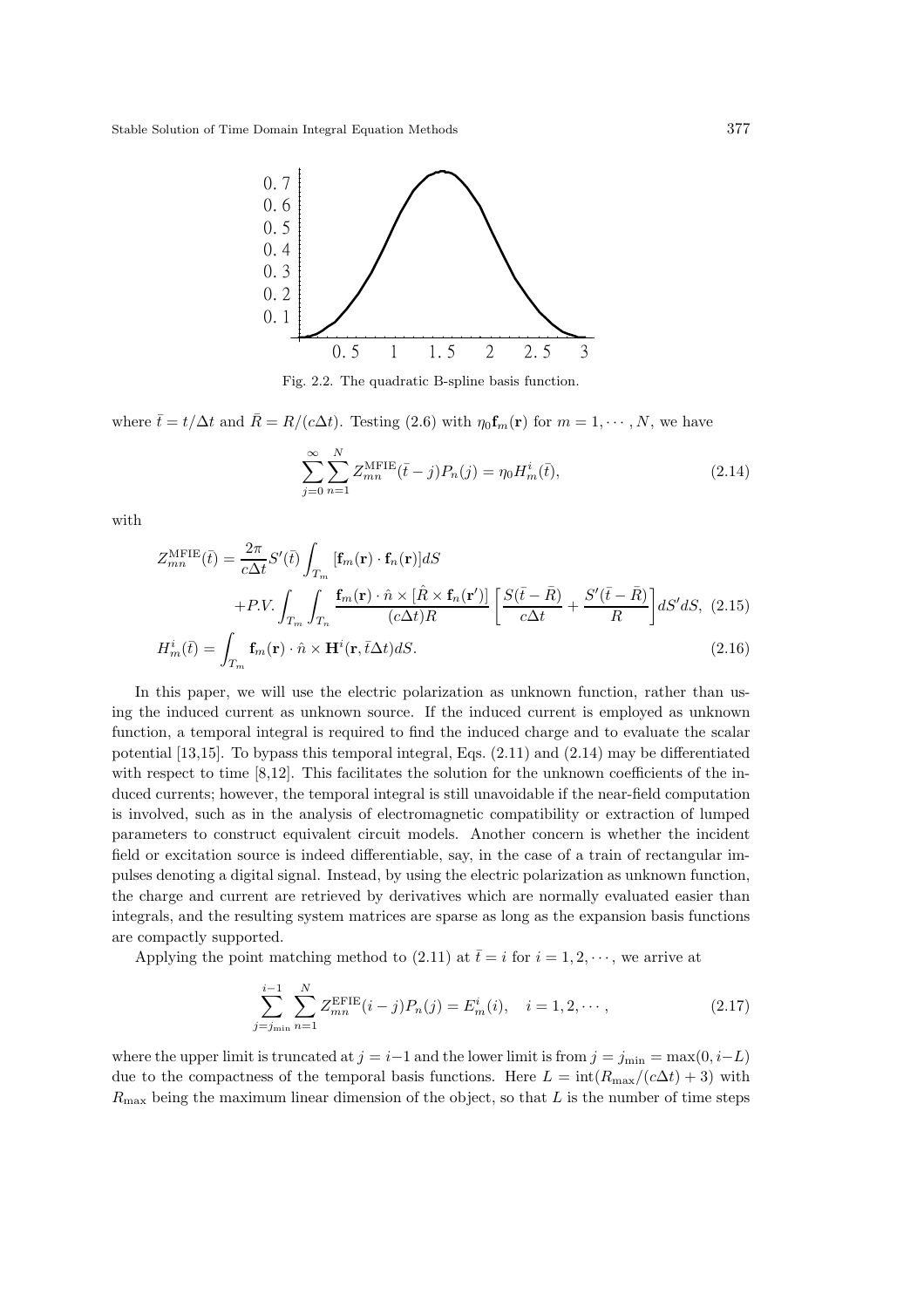within which a wave propagates a distance comparable to the dimension of the object. By changing the index  $j \rightarrow i - j$ , we obtain the MOT form based on the time domain electric field integral equation (TD-EFIE):

$$
[Z^{\text{EFIE}}(1)]\{P(i-1)\} = \{E^{i}(i)\} - \sum_{j=2}^{\min(i,L)} [Z^{\text{EFIE}}(j)]\{P(i-j)\},\tag{2.18}
$$

where  $[Z^{\text{EFIE}}(j)]$  for  $j = 1, \dots, L$  are matrices of size  $N \times N$  with elements calculated by  $(2.12)$ at  $\bar{t} = j$ ;  $\{P(i - j)\}\$ is a column vector of size  $N \times 1$  associated with the  $(i - j)$ -th translated spline function; and  $\{E^{i}(i)\}\$ is a column vector of size  $N\times 1$  with the elements given by (2.13).

Similarly, if matching (2.14) at  $\bar{t}=i$  for  $i=1,2,\cdots$ , we obtain the MOT form based on the time domain magnetic field integral equation (TD-MFIE). The general MOT form based on the time domain combined field integral equation (TD-CFIE) is

$$
[Z^{\text{CFIE}}(1)]\{P(i-1)\} = \{V^i(i)\} - \sum_{j=2}^{\min(i,L)} [Z^{\text{CFIE}}(j)]\{P(i-j)\}
$$
(2.19)

with

$$
[Z^{\text{CFIE}}(j)] = \alpha [Z^{\text{EFIE}}(j)] + (1 - \alpha)[Z^{\text{MFIE}}(j)],\tag{2.20}
$$

$$
\{V^{i}(i)\} = \alpha \{E^{i}(i)\} + (1 - \alpha) \{\eta_{0} H^{i}(i)\},\tag{2.21}
$$

where  $0 \le \alpha \le 1$  is a combination constant. If the object is open such as a conducting plate,  $\alpha = 1$  must be used because the MFIE is not valid for open surfaces. For a closed object, an appropriate choice of  $\alpha$  is necessary to suppress the resonant disturbance and increase the accuracy [16].

We emphasize that the integrals of  $(2.12)$  and  $(2.15)$  must be evaluated accurately, otherwise the MOT scheme may collapse due to error accumulation. The first integral of (2.15) can be evaluated analytically [15], while the second one is nonsingular and can be approximated accurately. As for the integral of (2.12), if  $\bar{t} > 3$  it is nonsingular and can be evaluated numerically. For  $\bar{t} \leq 3$ , the singular integrals that we have to handle are of the form

$$
\begin{cases}\nI_1 \\
I_2\n\end{cases} = \int_{T_m} \int_{T_n} \begin{cases}\ng_m(\mathbf{r})g_n(\mathbf{r}') \\
\mathbf{f}_m(\mathbf{r}) \cdot \mathbf{f}_n(\mathbf{r}')\n\end{cases} \frac{dS'dS}{R}.\n\tag{2.22}
$$

These two integrals, fortunately, have closed-form expressions if the double integrals are performed over the same triangle [17].

Finally, once the coefficients  $\{P_n(j)\}_{j=0}^{N_t}$  are found, where  $N_t$  is the number of time sequence that has been resolved, the current may be retrieved by (2.8). The scattered far-field is the transverse components of the first term of (2.3), i.e.,

$$
\mathbf{E}_{\text{far}-\text{zone}}^{s}(\mathbf{r},t) = \hat{r} \times \hat{r} \times \frac{\partial \mathbf{A}}{\partial t} \n\approx \frac{1}{r} \frac{1}{(c\Delta t)^2} \hat{r} \times \hat{r} \times \sum_{j=0}^{N_t} \sum_{n=1}^{N} P_n(j) \mathbf{F}_n(\bar{\tau} - j),
$$
\n(2.23)

$$
\mathbf{F}_n(\bar{\tau}) = \int_{T_n} S(\bar{\tau} + \hat{r} \cdot \bar{\mathbf{r}}') \mathbf{f}_n(\mathbf{r}') dS', \tag{2.24}
$$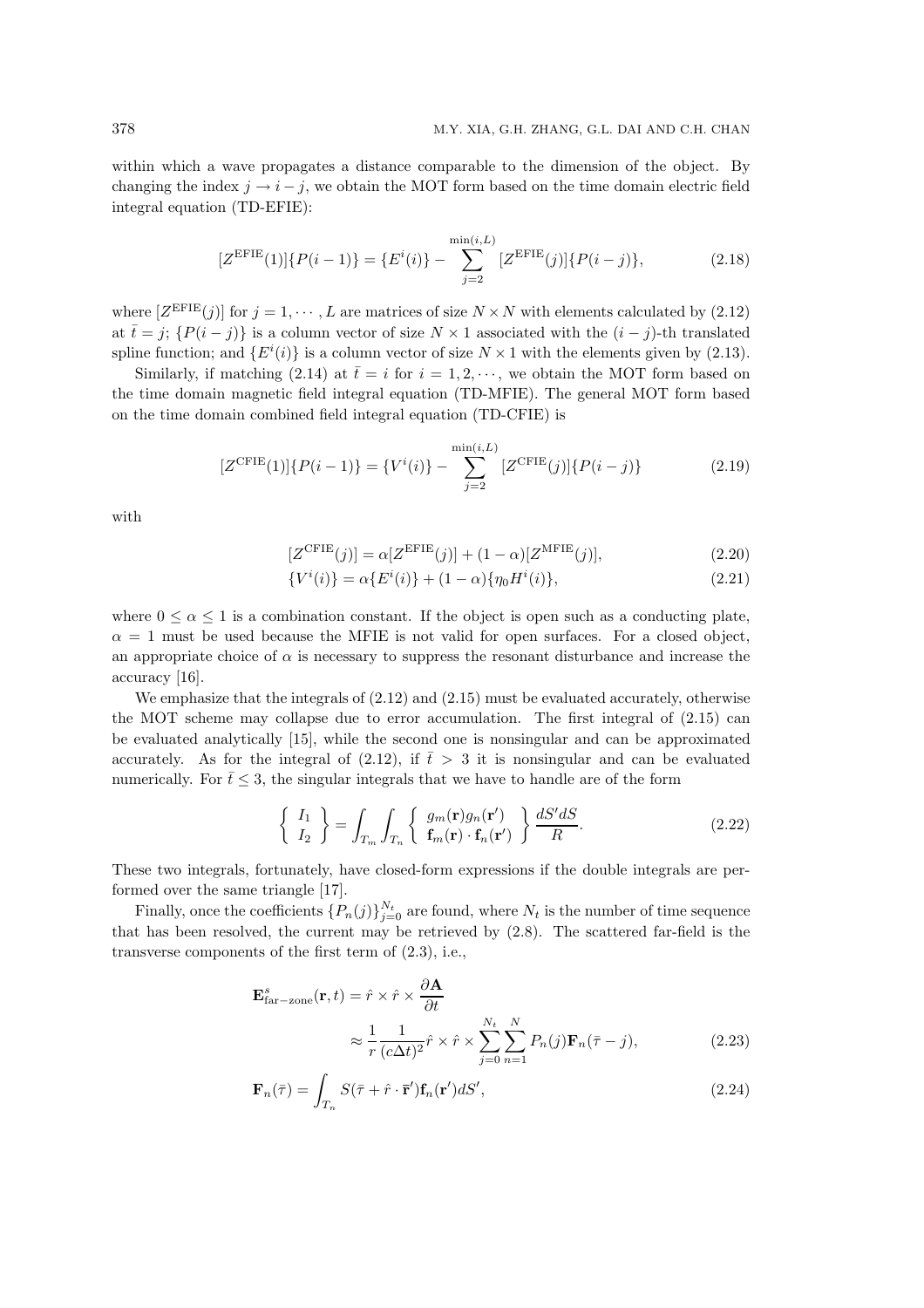Stable Solution of Time Domain Integral Equation Methods 379

where  $\bar{\tau} = \bar{t} - \bar{r}$  is the retarded or far-field time-step with  $\bar{r} = r/(c\Delta t)$  and  $\bar{\mathbf{r}}' = \mathbf{r}'/(c\Delta t)$ , and

$$
\hat{r} = \hat{x}\sin\theta\cos\phi + \hat{y}\sin\theta\sin\phi + \hat{z}\cos\theta
$$

with  $(\theta, \phi)$  indicating the scattering direction in a spherical coordinate system. Because  $0 \leq$  $\bar{\tau} - j + \hat{r} \cdot \bar{r}' < 3$  due to the compactness of the temporal basis functions, we have

$$
\bar{\tau} + (\hat{r} \cdot \bar{\mathbf{r}}')_{\text{min}} - 3 < j \leq \bar{\tau} + (\hat{r} \cdot \bar{\mathbf{r}}')_{\text{max}},
$$

so that the terms of summation over the index  $j$  in  $(2.23)$  may be reduced greatly to speed up the computation of the scattered far-fields in a fixed direction at varying retarded instants. The radar cross-section (RCS) is usually defined in frequency domain. By converting the far-field data into frequency domain and normalized by the incident wave, we can obtain the wideband RCS for an object for one simulation run in the time domain.

### 3. Numerical Results

The incident wave used in this paper is the modulated Gaussian pulse [8]:

$$
\mathbf{E}^{i}(\mathbf{r},t) = \hat{u} \exp\left[-\left(\frac{\tau - t_{0}}{\sqrt{2}\sigma}\right)^{2}\right] \cos\left(2\pi f_{0}\tau\right),\tag{3.1}
$$

where  $f_0$  is the centre carrier frequency and  $\tau = t - \mathbf{r} \cdot \hat{k}/c$  with  $\hat{u}$  and  $\hat{k}$  indicating the polarization and incident directions;  $t_0 = 8\sigma$  and  $\sigma = 6/(2\pi f_{bw})$  with  $f_{bw}$  being the nominal bandwidth that the spectrum decays to about 1% at  $f = f_0 \pm \frac{1}{2} f_{bw}$ .

The first example is a square PEC plate with an edge size of  $0.5m$  on the xy-plane and modeled with 1,407 unknowns using the RWG basis functions. Because this is an open-surface problem, the TD-EFIE must be adopted. For this example,  $f_0 = 800$  MHz,  $f_{bw} = 1600$  MHz and  $\Delta t = 1/12$  ns have been used. Fig. 3.1(a) shows the evolution of induced current at the centre of the plate (LM=light meter: the time that light takes to travel  $1m$ ). The late-time instability was not observed till the computation was terminated at 5,000 time-steps. The backscattered far-field computed by (2.23) is displayed in Fig. 3.1(b). Because the wideband RCS seems to be the most suitable quantity for validating the simulation data, the backscattering wideband RCS from zero frequency to  $2.0\text{GHz}$  is plotted in Fig.  $3.1(c)$ . To check the accuracy, RCS data at a set of discrete frequency points are obtained using the MoM in the frequency domain, which coalesce with the TDIE results.

The second example is a PEC sphere of diameter  $0.5m$ , which is centered at the coordinate origin and modeled with 3,336 unknowns. For this closed body, because using either TD-EFIE or TD-MFIE alone may yield wrong wideband RCS at some frequencies due to interior resonant disturbance, the TD-CFIE has been employed. For this example,  $f_0 = 700$  MHz,  $f_{bw} = 1400$ MHz and  $\Delta t = 1/12$  ns have been used. It is found that the MOT scheme is stable as show in Fig. 3.2(a). The backscattered far-field is presented in Fig. 3.2(b). The wideband RCS data are obtained from zero frequency to 1GHz, which are in good agreement with analytical MIE series solutions as shown in Fig.  $3.2(c)$ .

The last example is a metal cube of an edge size of  $0.5m$ , which is also centered at the coordinate origin and modeled with 2,592 unknowns. Also, the TD-CFIE has been adopted for this example to suppress the resonant disturbance. For this example,  $f_0 = 650$  MHz,  $f_{bw} = 1300$ MHz and  $\Delta t = 1/12$  ns have been used. Again, no late-time instability has been observed as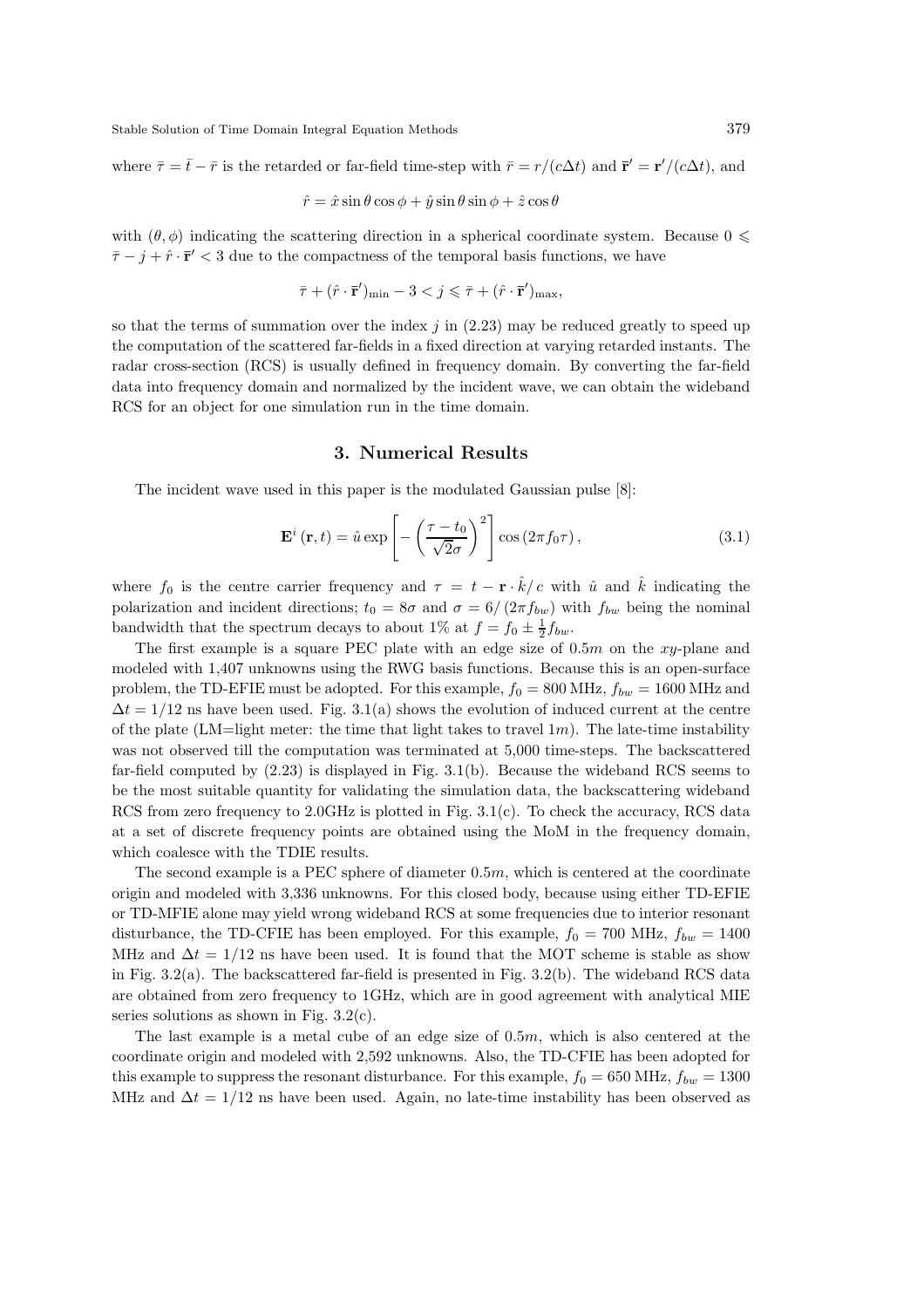

Fig. 3.1. Transient scattering of square PEC plate with an edge size of 0.5m: (a) induced currents at the centre, (b) backscattered far-fields, and (c) wideband backscattering RCS.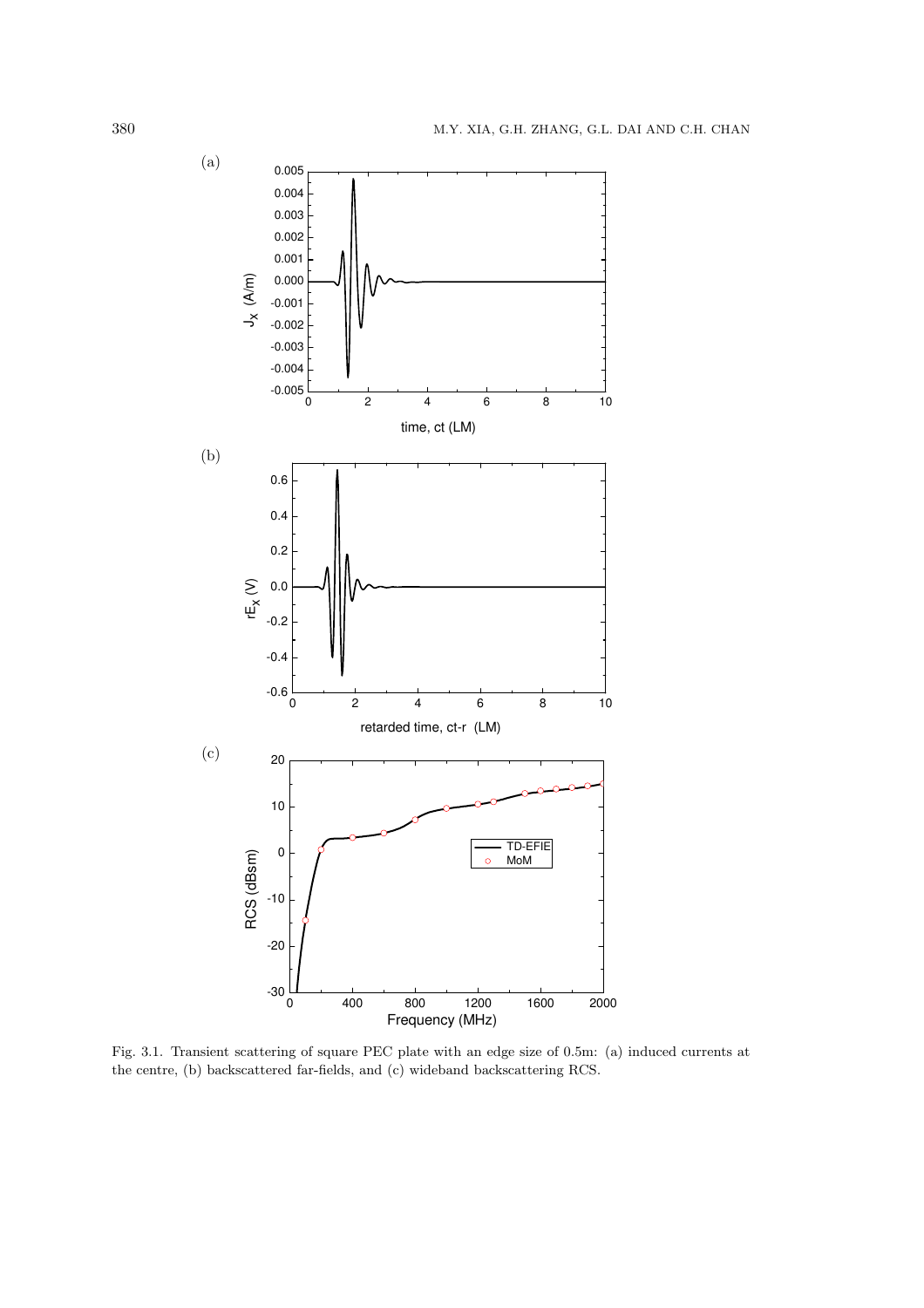

Fig. 3.2. Transient scattering of a PEC sphere with diameter of 0.5m: (a) induced currents at the pole pint, (b) backscattered far-field, and (c) wideband backscattering RCS.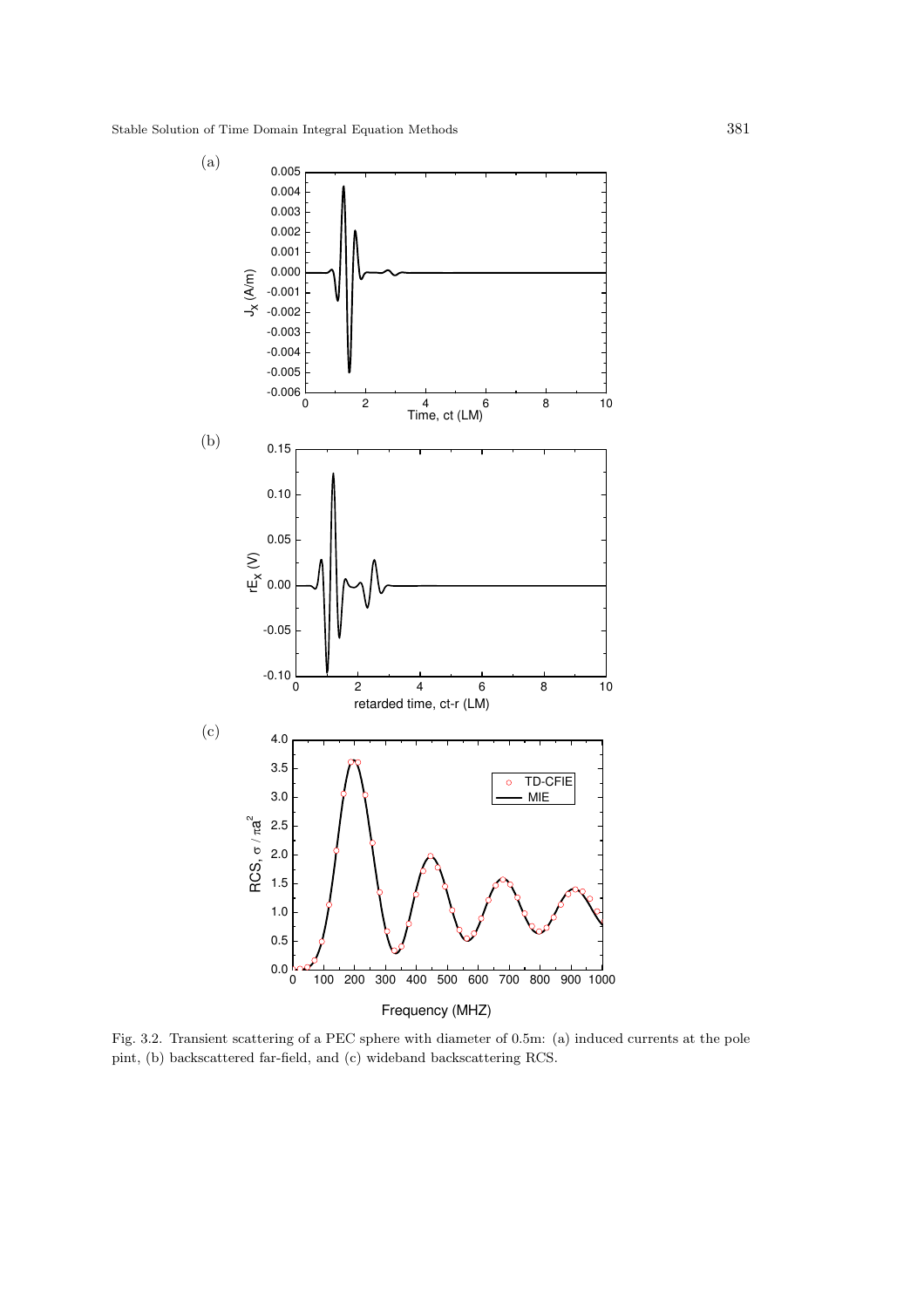

Fig. 3.3. Transient scattering of a PEC cube with edge size of 0.5m: (a) induced currents at the center of the top surface, (b) backscattered far-field, and (c) wideband backscattering RCS.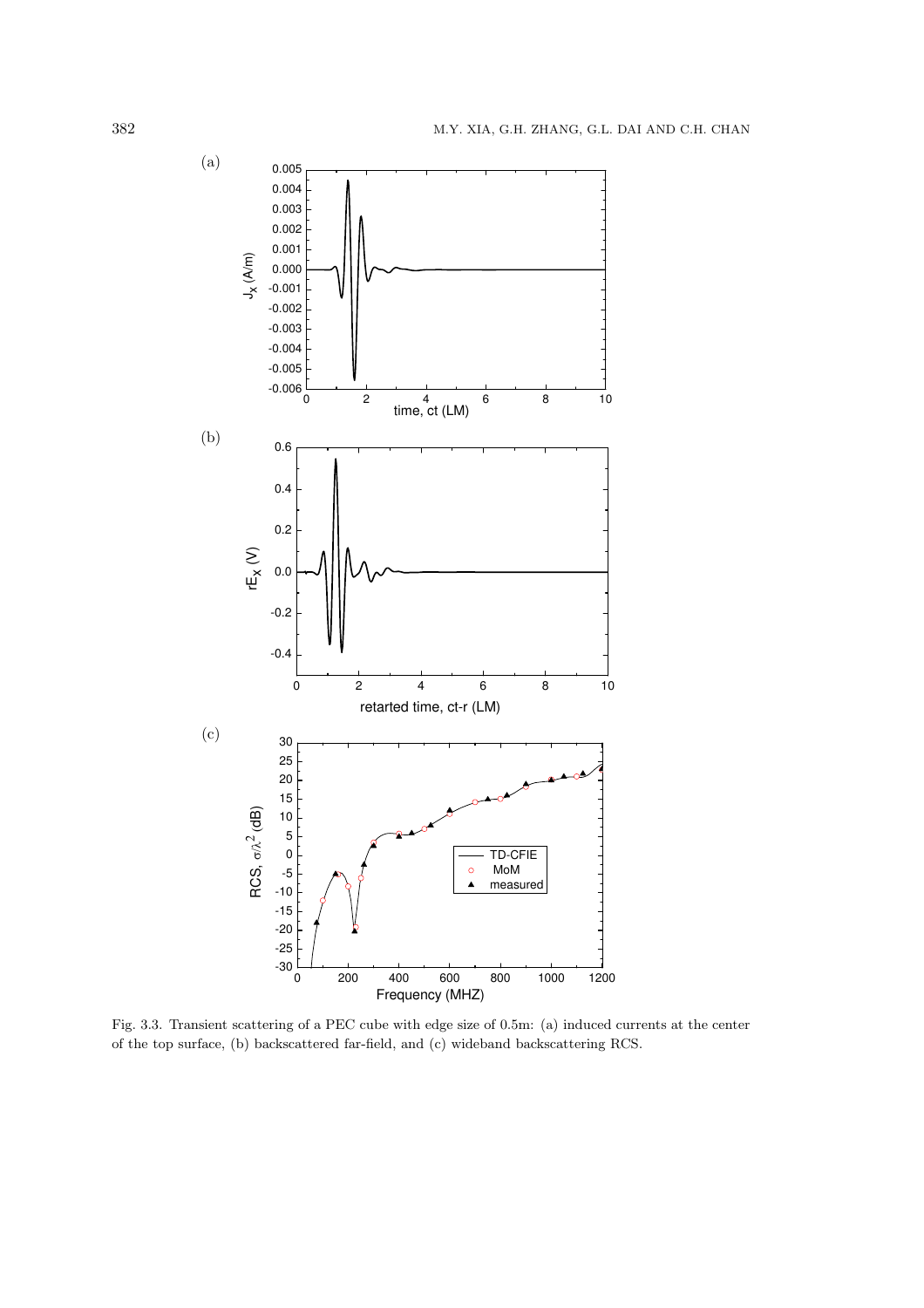shown in Fig.  $3.3(a)$ . The backscattered far-field is provided in Fig.  $3.3(b)$ . The wideband backscattering RCS from 0 frequency to  $1.2\text{GHz}$  are plotted in Fig.  $3.3(c)$ , which are found in good agreement with the MoM results and measured data [18].

### 4. Conclusions

A stable solution of the TDIE methods for transient scattering is investigated in this paper. The stability depends strongly on the choice of the temporal basis functions, in addition to the accurate evaluation of the matrix elements. The quadratic B-spline basis functions form a complete set up to the second order that permits both the induced current and induced charge to be properly represented. These basis functions are the most compact among all the polynomial basis functions of the same order. Consequently, the resulting system matrices seem to be the sparsest, which is important for storage of matrix elements and computation of matrix-vector multiplications in using MOT. Various TDIE formulations are derived by using the induced electric polarizations as updating quantities. Numerical results show that the proposed approach is accurate and efficient for wideband scattering problems with 3D conducting objects.

Acknowledgments. This work is supported by the National Science Foundation of China under Projects 60429101 and 60471006.

### References

- [1] D.A. Vechinski and S.M. Rao, A stable procedure to calculate the transient scattering by conducting surfaces of arbitrary shape, IEEE T. Antenn. Propag., 40 (1992), 661-665.
- [2] P.J. Davies and D.B. Duncan, Averaging techniques for time-marching schemes for retarded potential integral eequations,  $Appl.$  Numer. Math., 23 (1997), 291-310.
- [3] S. Dodson, S.P. Walker and M.J. Bluck, Implicitness and stability of time domain integral equation scattering analysis, Appl. Comput. Electromagn. Soc. J., 13 (1998), 291-301.
- [4] J.L. Hu, C.H. Chan and Y. Xu, A new temporal basis function for the time domain integral equation method, IEEE Microw. Wirel. Compon. Lett., 11 (2001), 465-466.
- [5] P.L. Jiang and E. Michielssen, Temporal acceleration of time-domain integral equation solvers for electromagnetic scattering from objects residing in lossy media, Microw. Opt. Techn. Lett., 44 (2005), 223-230.
- [6] H. Bagci, A.E. Yilmaz, V. Lomakin and E. Michielssen, Fast solution of mixed-potential timedomain integral equations for half-space environments, IEEE T. Geosci. Remote Sensing, 43 (2005), 269-279.
- [7] M.Y. Xia, G.H. Zhang, P. Wang and C.H. Chan, Time domain integral equation method for transient analysis of wires using quadratic B-spline as temporal basis functions, IEEE T. Antenn. Propag., under review.
- [8] D.S. Weile, G. Pisharody, N.-W. Chen, B. Shanker and E. Michielssen, A novel scheme for the solution of the time-domain integral equations of electromagnetics, IEEE T. Antenn. Propag., 52 (2004), 283-295.
- [9] Y.S. Chung, T.K. Sarka, B.H. Jung, M.S. Palma, Z. Ji, S. Jang and K. Kim, Solution of time domain electric field integral equation using the Laguerre polynomials, IEEE T. Antenn. Propag., 52 (2004), 2319-2328.
- [10] J.L. Hu, C.H. Chan and Y. Xu, A fast solution of time domain integral equation using fast Fourier transformation, *Microw. Opt. Techn. Lett.*,  $25(3)$   $(2000)$ ,  $172-175$ .